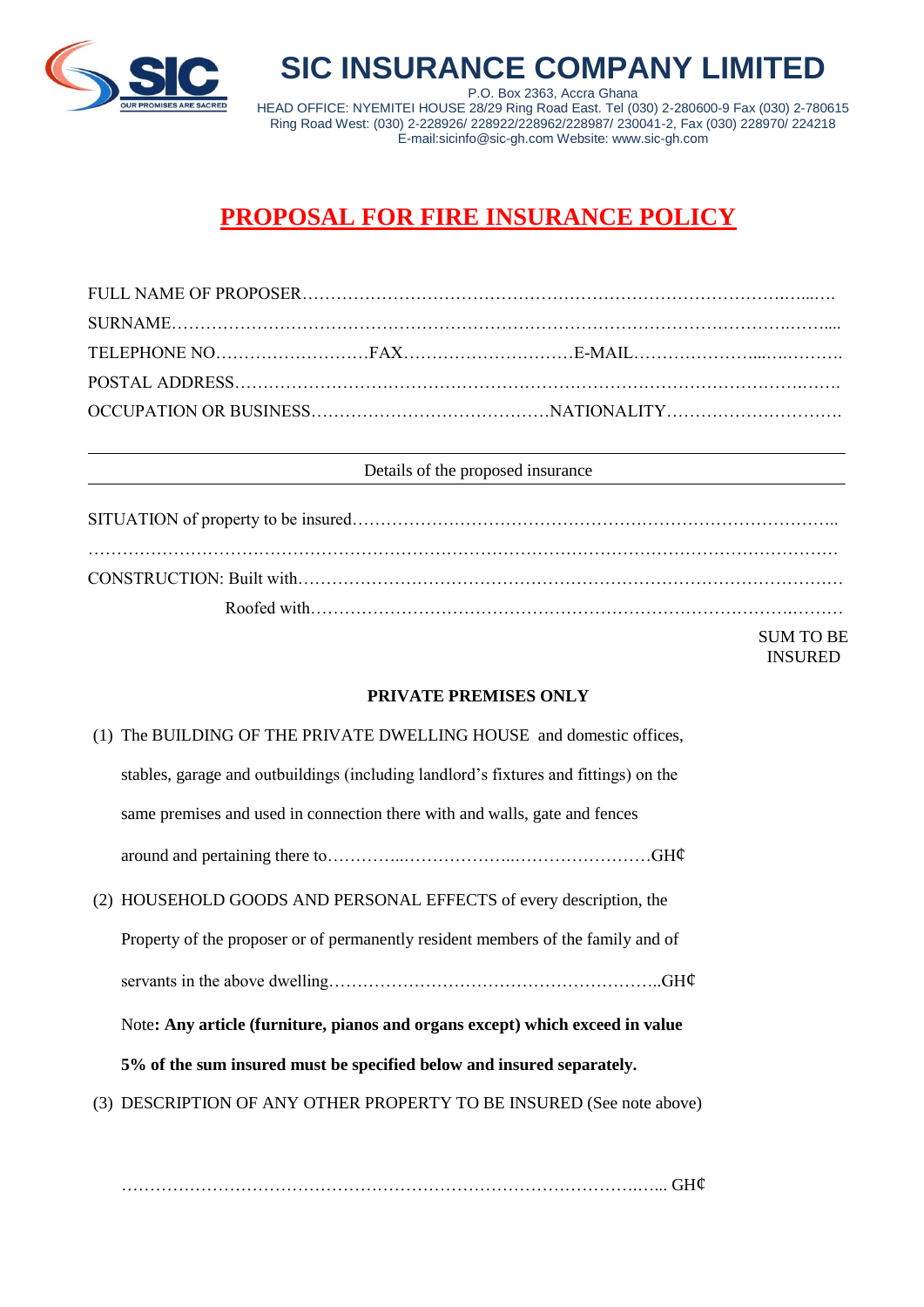### **BUSINESS PREMISES ONLY**

| N.B. Where there are more than one building a separate schedule be prepared and attached                                                                                                                                                                                                                      |
|---------------------------------------------------------------------------------------------------------------------------------------------------------------------------------------------------------------------------------------------------------------------------------------------------------------|
| (5) On Stock in Trade:                                                                                                                                                                                                                                                                                        |
| (i)                                                                                                                                                                                                                                                                                                           |
| (ii)                                                                                                                                                                                                                                                                                                          |
| (iii)                                                                                                                                                                                                                                                                                                         |
|                                                                                                                                                                                                                                                                                                               |
|                                                                                                                                                                                                                                                                                                               |
| TOTAL GH¢                                                                                                                                                                                                                                                                                                     |
| (8) Has the Proposer ever suffered loss or damage by fire or any other peril?<br>If so, give details.                                                                                                                                                                                                         |
| (9) Has any Insurance company or Underwriter ever refused a Proposal from<br>you or cancelled or refused to renew a Policy?<br>If so, state name of Company concerned.                                                                                                                                        |
| (10) Is the property proposed for insurance already insured with another Company?<br>If so, give details.                                                                                                                                                                                                     |
| Note: The information furnished in this replies to the above questions will constitute the basis of the Insurance<br>and will regulate the rate of the premium. The responsibility of the Company does not commence until the<br>proposal is accepted and cover note issued on payment of the agreed premium. |
|                                                                                                                                                                                                                                                                                                               |
|                                                                                                                                                                                                                                                                                                               |
|                                                                                                                                                                                                                                                                                                               |
|                                                                                                                                                                                                                                                                                                               |

*Refer to the next page for additional Perils*